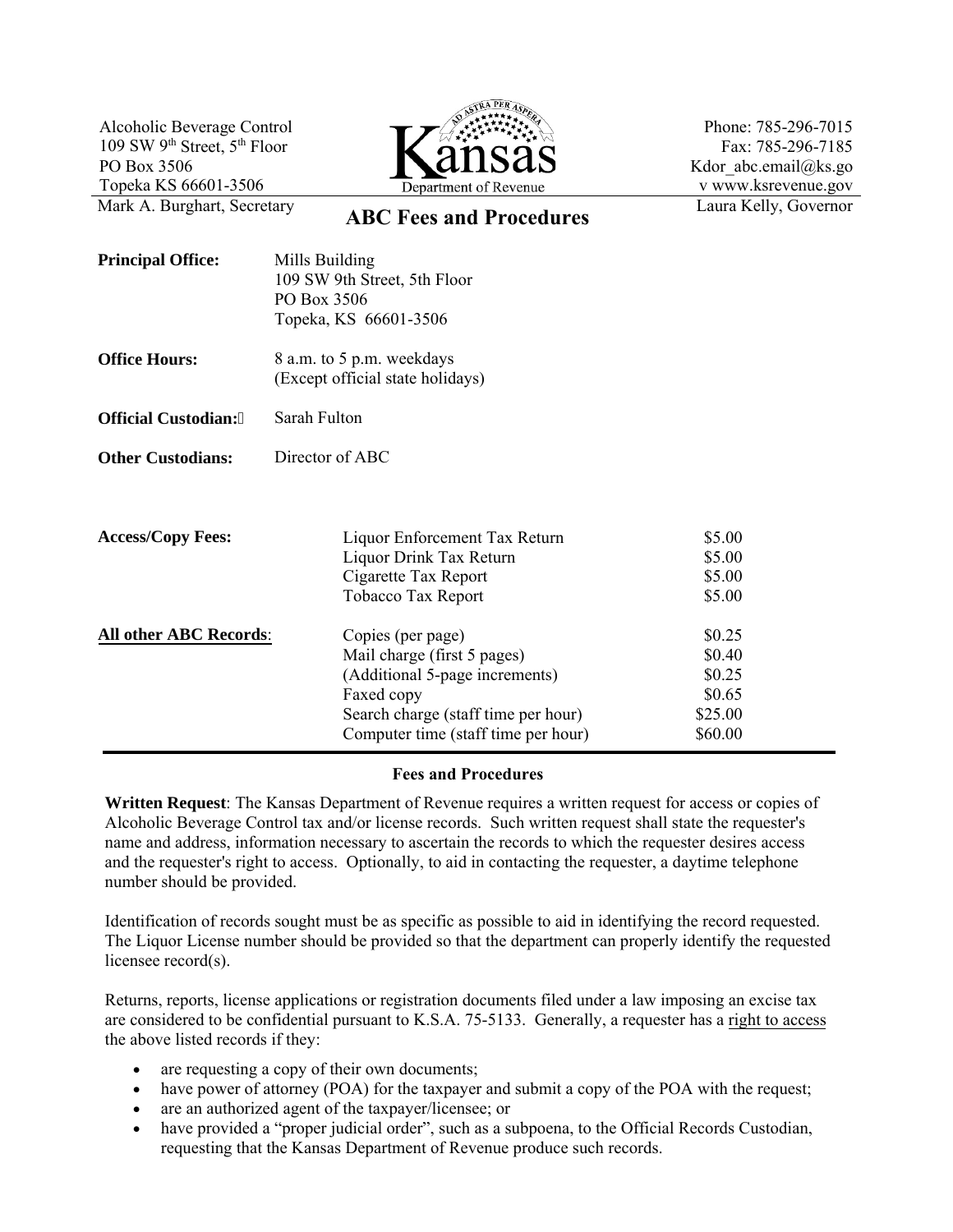Requests will be honored for documents in existence at the time of the request. Documents may not be requested prospectively.

**Request Form**: The Kansas Department of Revenue has developed the following record request form:

• ABC 41 Request for Copies or Access (Alcoholic Beverage Control Records)

This form is available on the Kansas Department of Revenue Web site at www.ksrevenue.gov. It was designed to assist the requester in submitting all the necessary information so that the department can determine the requester's right to access. Written requests submitted to the department in other formats will not be denied; however, the department may need to gather additional information.

**Response Time**: The agency will act on requests as soon as possible; however, if it appears it will take some time to provide records or notification of fees is required, a response will be provided within three business days of the request, estimating fees and providing further information regarding the agency's ability and plans to provide the requested records.

**Fees**: The 25 cent copy charge is a per page charge which is principally assessed to reimburse the agency for routine costs of retrieving records which are requested with specificity and are held within the agency's current file system. It does not include the cost of more than one-tenth of an hour of research or access time required to determine the location of records not readily accessible, to determine what specific records meet request criteria, to segregate public from non-public information, to access records from archives and other similar necessary services. For such services in providing access or copies, the \$25 per hour search charge may be assessed, to be billed by the tenth of an hour.

The mail charge may be assessed in addition to the copy charge when mail service is requested. For up to and including the first five pages, 40 cents may be charged, plus an additional 25 cents for up to and including each additional five pages.

The Fax charge of 65 cents per page includes those services required in copying a record, in addition to domestic fax transmission costs. No additional copy charge is assessed.

The computer time charge of \$60 per hour, also billed in tenths, is for staff time, including associated computer connect and processing time, for providing copies of records in available electronic format or for production of special computer-generated reports. The Official Custodian will be the sole judge of the ability of the agency to comply with any request for records in specific electronic format or the ability to produce any special computer-generated reports.

The agency will provide an estimate of fees to be charged as soon as possible after receiving the request. The agency reserves the right to require any estimated charge for access to or copies of records be received before work is performed to produce the records in order to insure payment. While the agency will do its best to provide an accurate estimate of the fees, it is possible that the records can be produced for less than the estimated amount. If so, any additional amounts will be refunded. However, it is also possible that after the work is started, the agency will discover that the estimate is too low. If this occurs, the agency will promptly inform the requestor of the revised estimate. The agency may require advanced payment of any additional cost before continuing work to fulfil the request.